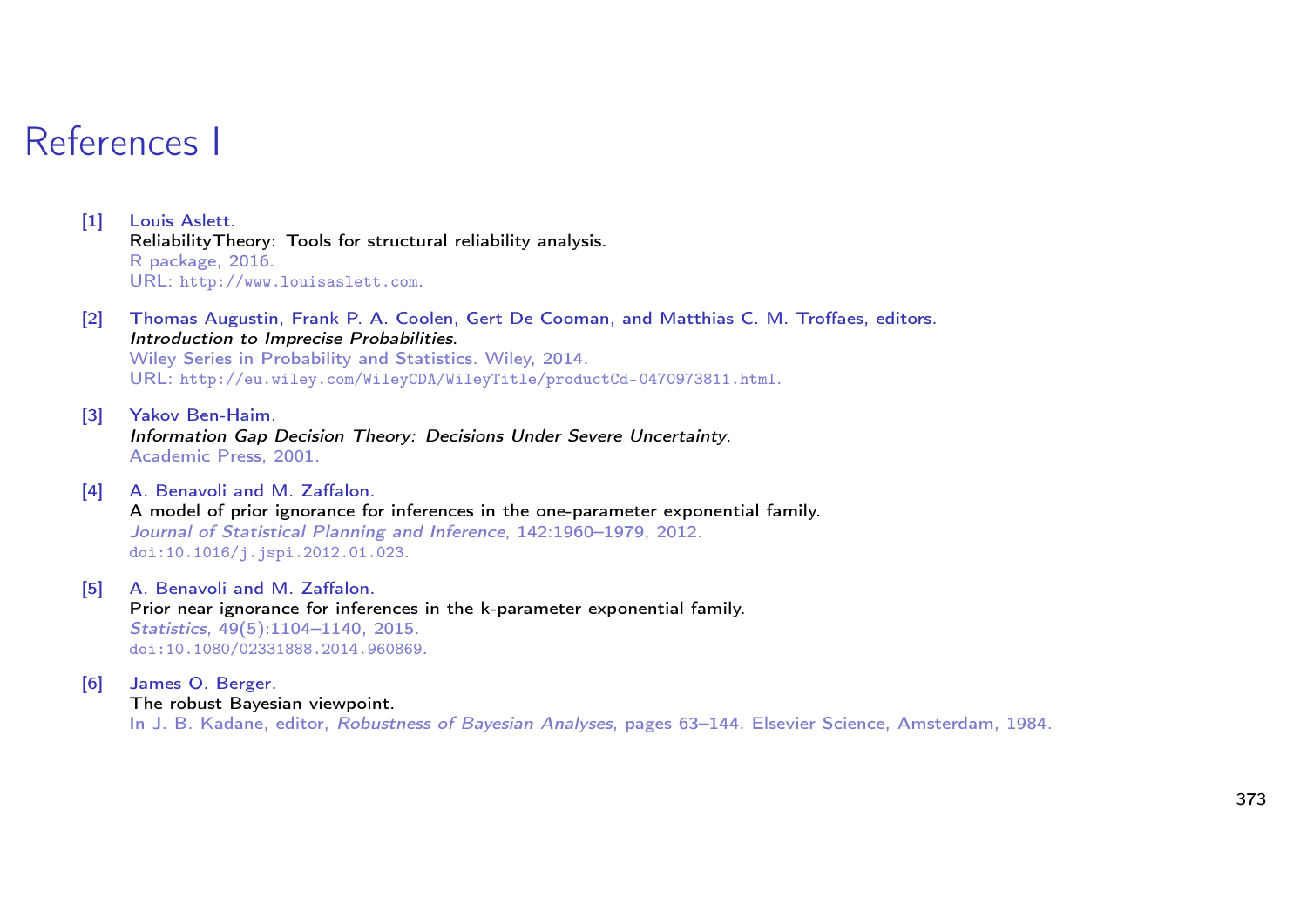# References II

[7] Berger, J. et al. An overview of robust Bayesian analysis. TEST, 3:5–124, 1994.

## [8] Frank Coolen and Tahani Coolen-Maturi. Generalizing the signature to systems with multiple types of components. In W. Zamojski, J. Mazurkiewicz, J. Sugier, T. Walkowiak, and J. Kacprzyk, editors, Complex Systems and Dependability, volume 170 of Advances in Intelligent and Soft Computing, pages 115–130. Springer, 2012.

doi:10.1007/978-3-642-30662-4\_8.

[9] Marquis de Condorcet. Essai sur l'Application de l'Analyse à la Probabilité des Décisions Rendues à la Pluralité des Voix. L'Imprimerie Royale, Paris, 1785.

### [10] Michael Evans and Hadas Moshonov. Checking for prior-data conflict. Bayesian Analysis, 1:893–914, 2006. URL: http://projecteuclid.org/euclid.ba/1340370946.

#### [11] Itzhak Gilboa and David Schmeidler. Maxmin expected utility with non-unique prior. Journal of Mathematical Economics, 18(2):141–153, 1989.

### [12] H. E. Kyburg.

Rational belief. Technical report, University of Rochester, 1983.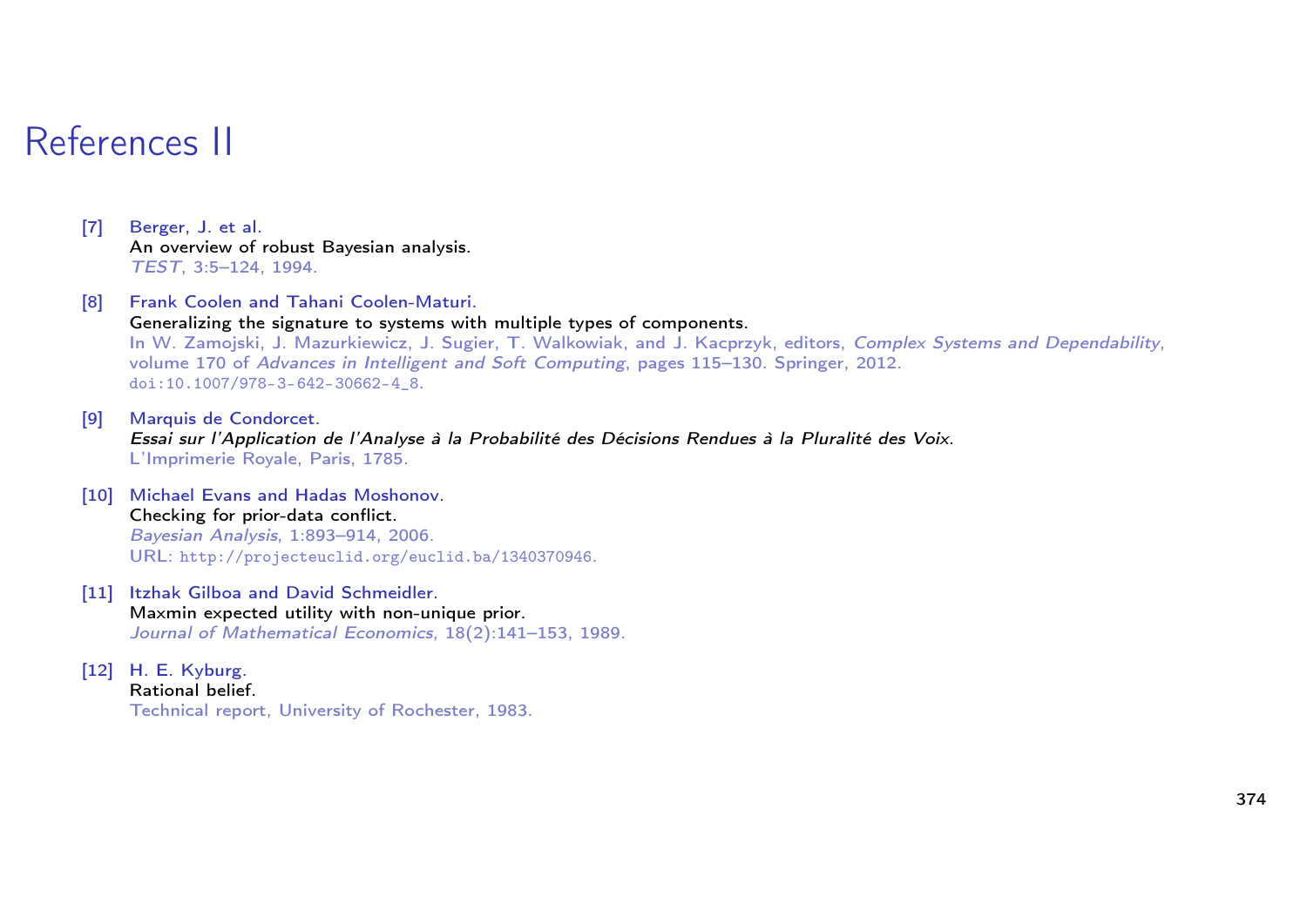# References III

## [13] Isaac Levi.

The Enterprise of Knowledge. An Essay on Knowledge, Credal Probability, and Chance. MIT Press, Cambridge, 1980.

[14] Denis Maua, Cassio de Campos, and Marco Zaffalon. Updating credal networks is approximable in polynomial time. International Journal of Approximate Reasoning, 53(8):1183–1199, 2012.

### [15] Enrique Miranda.

### A survey of the theory of coherent lower previsions.

International Journal of Approximate Reasoning, 48(2):628–658, 2008. doi:10.1016/j.ijar.2007.12.001.

[16] Blaise Pascal.

### Pensées.

Maxi-Livres, Paris, 2001. Unfinished work, published posthumously from collected fragments. First incomplete edition: Port-Royal, 1670. First complete reproduction: Michaut, Basle, 1896.

[17] Alberto Piatti, Alessandro Antonucci, and Marco Zaffalon. Building knowledge-based expert systems by credal networks: a tutorial. In A.R. Baswell, editor, Advances in Mathematics Research 11. Nova Science Publishers, New York, 2010.

### [18] Erik Quaeghebeur and Gert de Cooman.

### Imprecise probability models for inference in exponential families.

In Fabio G. Cozman, Robert Nau, and Teddy Seidenfeld, editors, ISIPTA'05: Proceedings of the Fourth International Symposium on Imprecise Probabilities and Their Applications, pages 287–296, Pittsburgh, USA, July 2005. URL: http://www.sipta.org/isipta05/proceedings/019.html.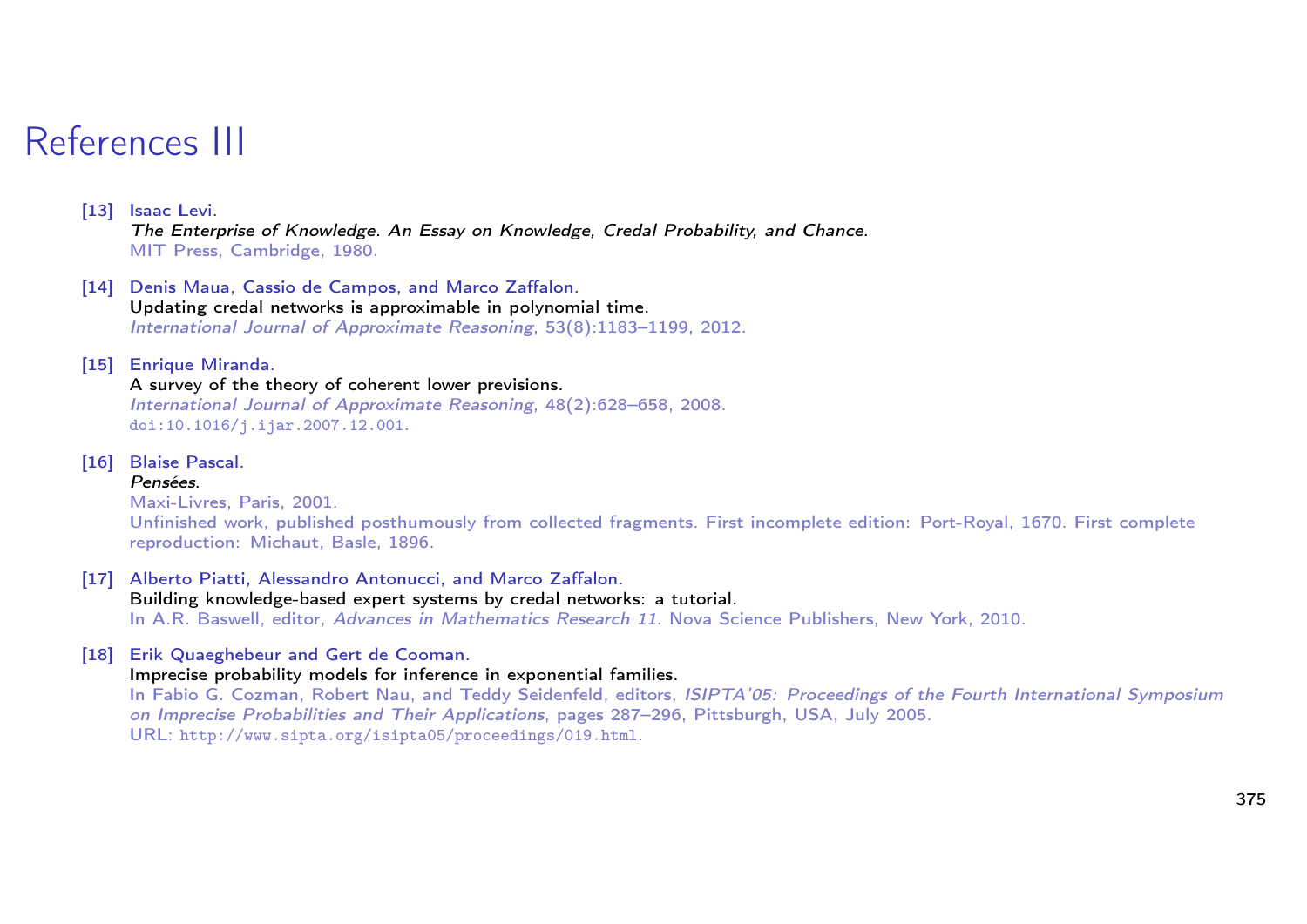# References IV

- [19] D. Ríos Insua and F. Ruggeri. Robust Bayesian Analysis. Springer, 2000.
- [20] F. Ruggeri, D. Ríos Insua, and J. Martín. Robust Bayesian analysis. In D. Dey and C. Rao, editors, Handbook of Statistics. Bayesian Thinking: Modeling and Computation, volume 25, pages 623 – 667. Elsevier, 2005. doi:10.1016/S0169-7161(05)25021-6.
- [21] Jay K. Satia and Jr. Roy E. Lave. Markovian decision processes with uncertain transition probabilities. Operations Research, 21(3):728–740, 1973.
- [22] Amartya Sen. Social choice theory: A re-examination. Econometrica, 45(1):53–89, January 1977.
- [23] Glenn Shafer. A Mathematical Theory of Evidence. Princeton University Press, 1976.
- [24] Cedric A. B. Smith. Consistency in statistical inference and decision. Journal of the Royal Statistical Society, B(23):1–37, 1961. URL: http://www.jstor.org/stable/2983842.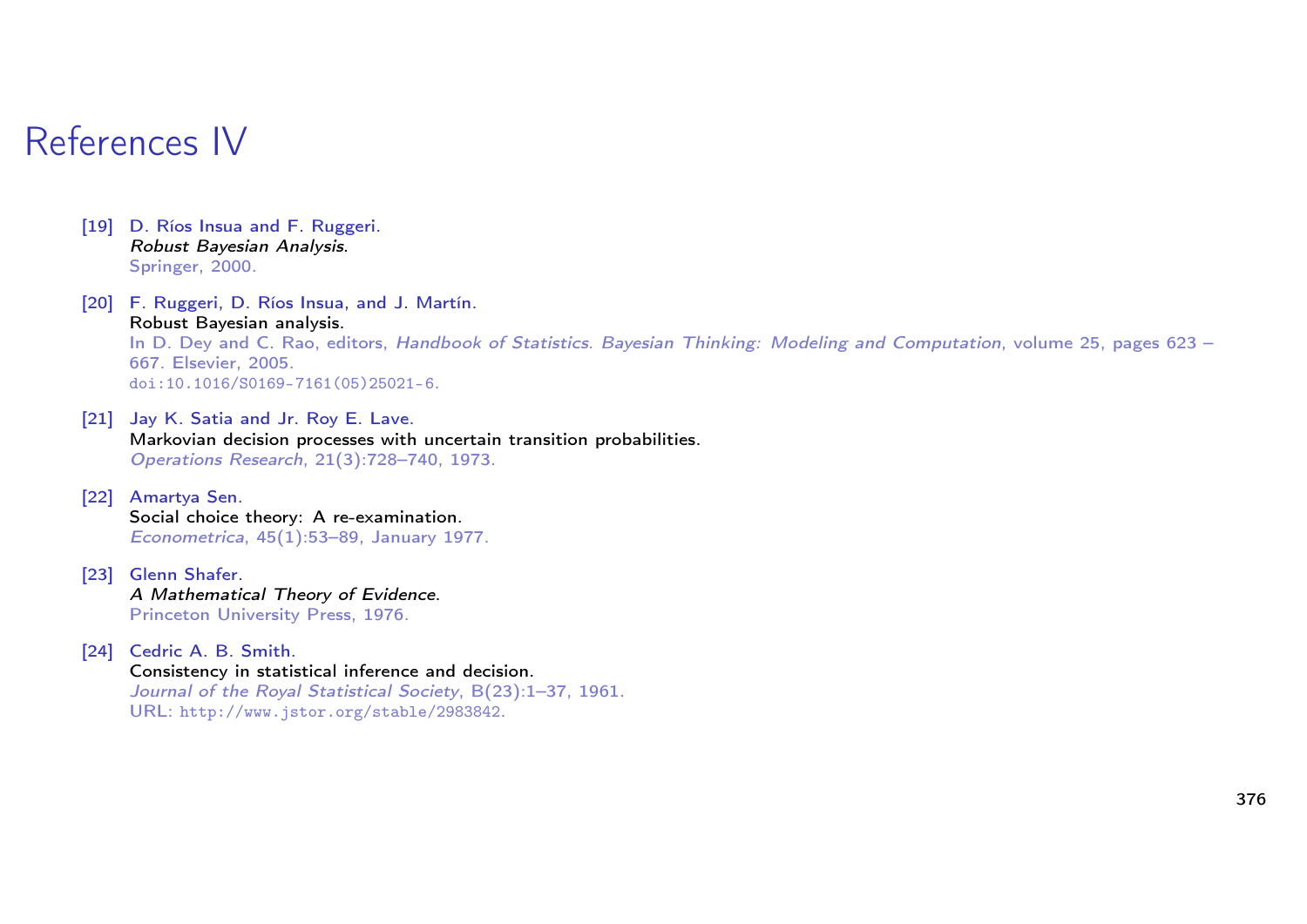# References V

## [25] Abraham Wald.

Contributions to the theory of statistical estimation and testing hypotheses. The Annals of Mathematical Statistics, 10(4):299–326, December 1939. doi:10.1214/aoms/1177732144.

[26] Abraham Wald. Statistical decision functions which minimize the maximum risk. The Annals of Mathematics, 46(2):265–280, 1945. doi:10.2307/1969022.

- [27] Peter Walley. Statistical Reasoning with Imprecise Probabilities. Chapman and Hall, London, 1991.
- [28] Peter Walley.

Inferences from multinomial data: Learning about a bag of marbles. Journal of the Royal Statistical Society, Series B, 58(1):3-34, 1996. URL: http://www.jstor.org/stable/2346164.

[29] Gero Walter.

Generalized Bayesian Inference under Prior-Data Conflict. PhD thesis, Department of Statistics, LMU Munich, 2013. URL: http://edoc.ub.uni-muenchen.de/17059/.

[30] Gero Walter, Louis Aslett, and Frank Coolen.

Bayesian nonparametric system reliability using sets of priors. Accepted for publication in International Journal of Approximate Reasoning, 2016. URL: http://arxiv.org/abs/1602.01650.